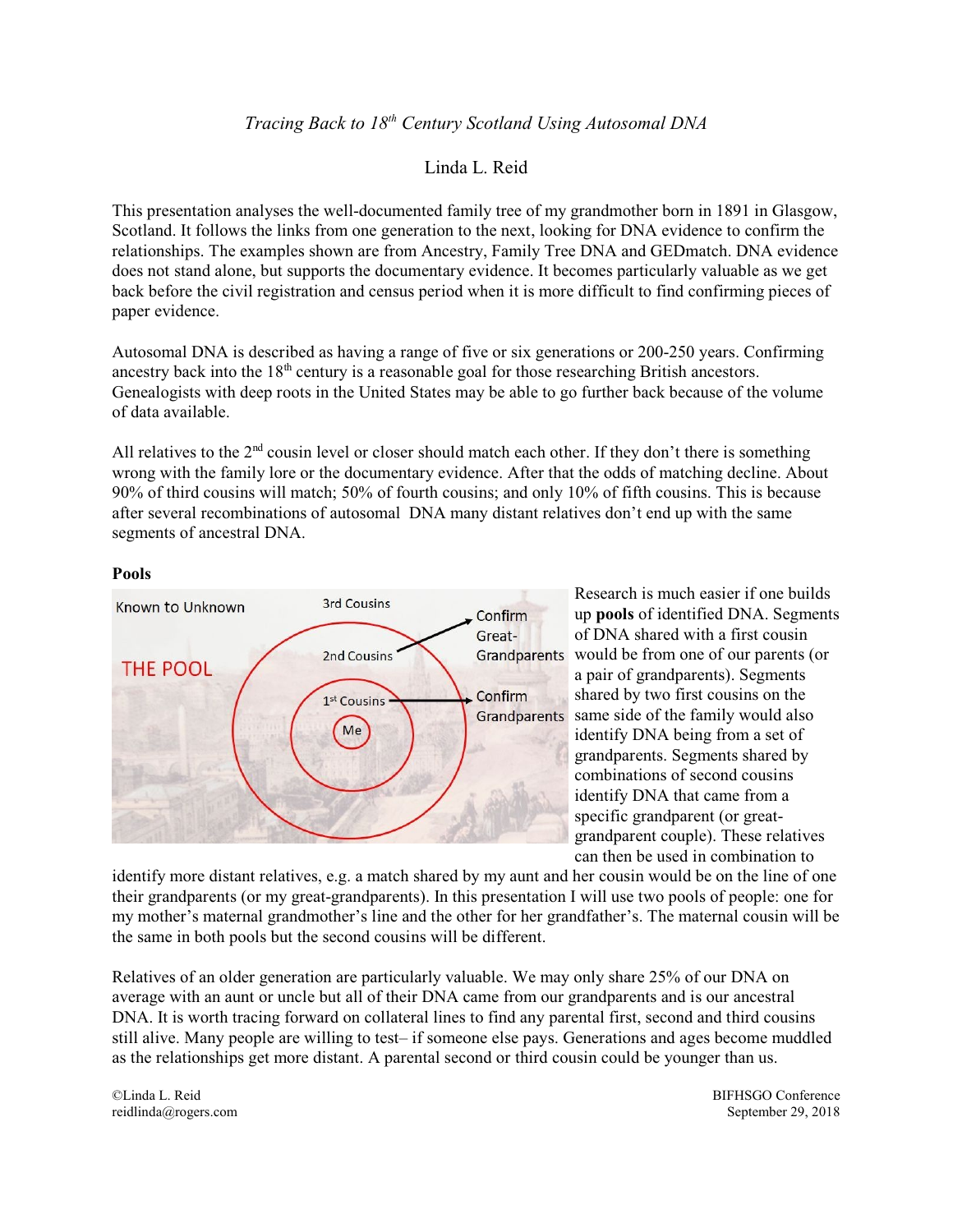Aunts/uncles (if available) are very valuable testees. We share 50% of our DNA with a parent and just 25% (on average) with an aunt or uncle. All our aunt's or uncle's DNA came from our grandparents so about 75% of our aunt's/uncle's DNA is additional DNA from our grandparents that enables us to connect with more distant relatives.

In the case studies in this presentation I am going to use my mother and her sister as the central people for comparisons as all of their DNA came from my maternal grandparents and my DNA is only a subset of my mother's. Siblings, aunts/uncles, grandparents, great-aunts/uncles can all be our surrogates as the central person for comparisons.

If there are no relatives of an older generation available, we can compensate by testing more people of our generation. A first cousin shares about 25% of his DNA with us but 50% of his DNA is our ancestral DNA. We need more people to compare with in order to identify this 50%.

For people who do not have American ancestry, it is of great benefit to be pro-active in getting as many relatives as possible tested. This means not only the ones we know, but tracing further to identify more distant ones.

This presentation will illustrate the analytical techniques of triangulation and walking a segment back.

#### **Triangulation**

Triangulation involves identifying three or more people who have a paper trail back to the same ancestor or ancestral couple on divergent lines, who match each other on an autosomal DNA test, and who share a matching or overlapping segment of DNA.

The testing companies 23andMe, Family Tree DNA, MyHeritage and the third-party site GEDmatch all provide chromosome browsers that enable the researcher to look for matching segments. Ancestry does not so it is necessary for anyone who has tested only at Ancestry to transfer the raw data to another site to do this analysis.

Divergent lines would mean descent from different children of the ancestral couple. Sometimes we only have partial divergence: two second cousins share a match at the same place with a fourth cousin. In this case I think of the segment as being "walked back" as far as the great-grandparents and the pool of potential ancestors that the fourth cousin could share with us is greatly reduced.





Divergent Lines An Example of Relatively Divergent Lines

©Linda L. Reid reidlinda@rogers.com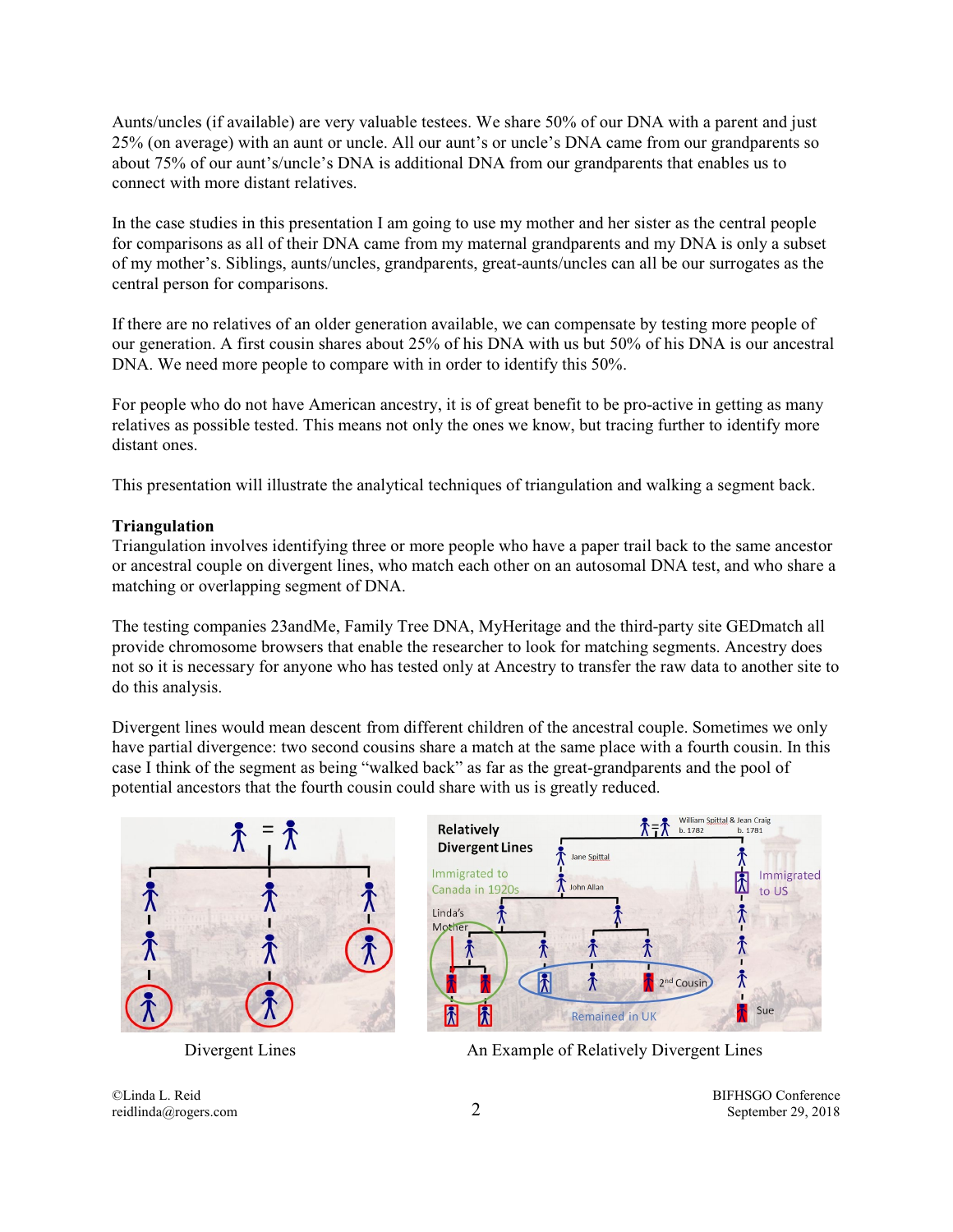

Overlapping Segments

The background above represents the chromosome browser of a kit on GEDmatch. The segments on lines 1 and 2 show where two documented third cousins have overlapping segments of DNA with this person.

Genetic testing is another tool for the genealogist. A 'reasonably exhaustive search" should include genetic evidence where relevant. Genetic genealogy can reveal surprises, just as the documentary research can.

## **Basic Level of Genetic Genealogy**

People have varying amounts of time and money to devote to genetic genealogy. The basic level would be:

- Test at one of the major testing companies: 23andMe, Ancestry DNA, Family Tree DNA, MyHeritage
- Provide a family tree (just the direct ancestors with their birth and death dates and places or more if you wish)
- Download your raw data from your testing company and upload it to GEDmatch and provide a GEDcom of your pedigree data
- Answer emails or messages to the best of your ability

Your genetic relatives will be able to work with your data and maybe they will tell you of their discoveries.

## **If you want to do more...**

- Test as many relatives as possible
- Transfer data to other sites and/or test at the other testing companies
- Explore the many third-party tools, e.g. DNA Painter
- Contact your matches to discuss shared surnames and places

If the researcher has samples, not just data, at Family Tree DNA for various relatives it will be possible to do Y-DNA and mitochondrial DNA for different family lines at a later date.

## **Genealogy** - **Bottom Up and Top Down**

Adoptees use DNA tests to identify birth parents. Their technique is to build or expand on family trees for their matches in the hope of identifying the same couples on different trees (who would possibly be their ancestors as well). Many American genealogists do the same thing. I only do it if I can start with an identified person in the UK or Ireland as all my grandparents came from there to Canada.

I have found the top down approach very satisfying. I research collateral lines, following the descendants of my ancestors' brothers and sisters. If they disappear from the UK/Ireland, I start looking for them elsewhere. Then I can sometimes connect with the limited trees that some of my matches provide or by using triangulation suggest to the match what their ancestral line is likely to be.

Remember that to figure out distant relationships, you need to have your pedigree well back in time.

©Linda L. Reid reidlinda@rogers.com